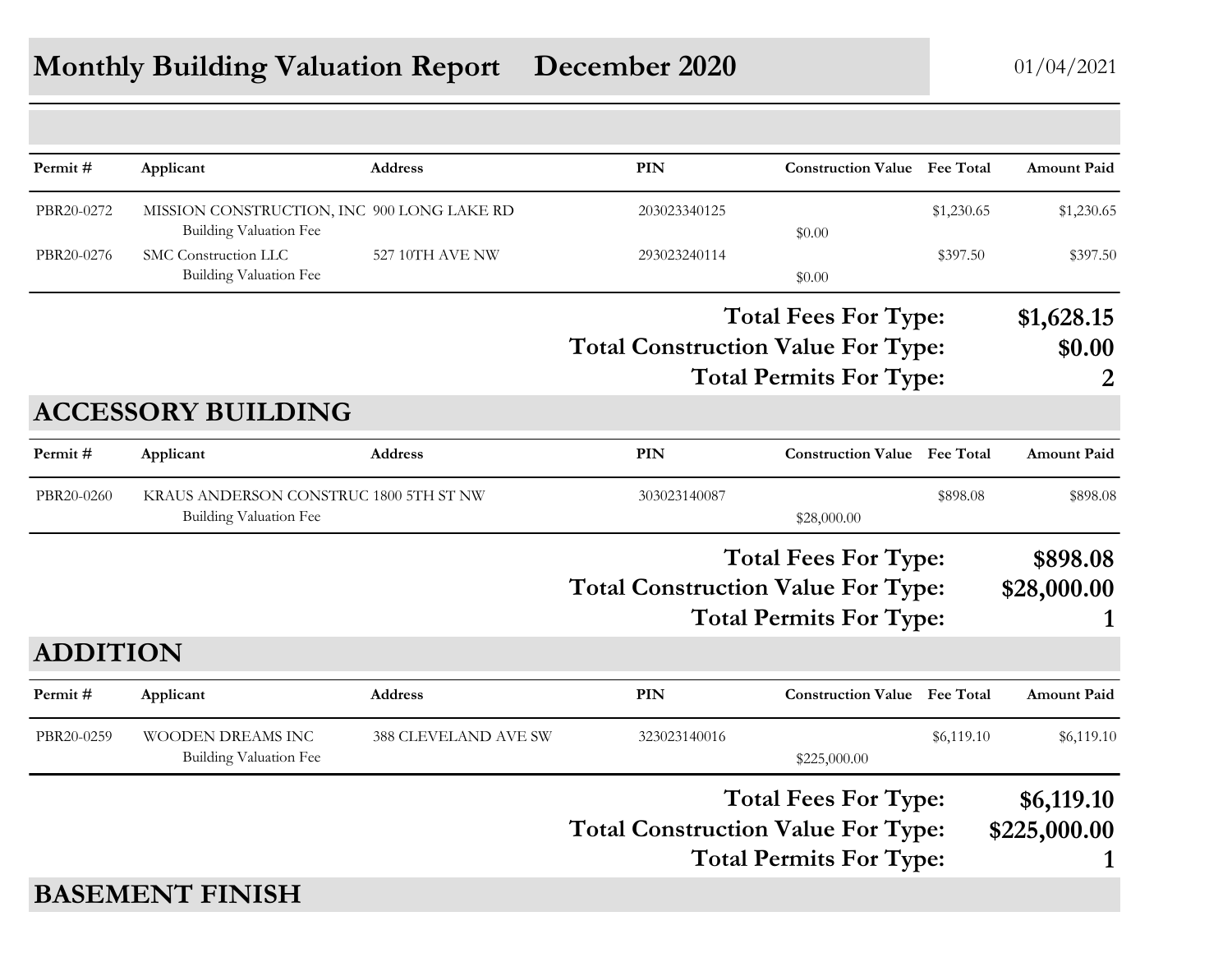| Permit#    | Applicant                                             | <b>Address</b>         | PIN                                       | <b>Construction Value Fee Total</b>                           |                  | <b>Amount Paid</b>        |
|------------|-------------------------------------------------------|------------------------|-------------------------------------------|---------------------------------------------------------------|------------------|---------------------------|
| PBR20-0254 | PORCH LIGHT HOMES CO<br><b>Building Valuation Fee</b> | 2790 13TH TER NW       | 193023310008                              | \$95,000.00                                                   | \$1,845.00       | \$1,845.00                |
|            |                                                       |                        | <b>Total Construction Value For Type:</b> | <b>Total Fees For Type:</b><br><b>Total Permits For Type:</b> |                  | \$1,845.00<br>\$95,000.00 |
|            | <b>COMMERCIAL</b>                                     |                        |                                           |                                                               |                  |                           |
| Permit#    | Applicant                                             | <b>Address</b>         | <b>PIN</b>                                | <b>Construction Value</b>                                     | <b>Fee Total</b> | <b>Amount Paid</b>        |
| PE20-0471  | LIVE WIRE ELECTRIC SERVICE 1125 SILVER LAKE RD NW     |                        | 193023430042                              |                                                               | \$222.80         | \$222.80                  |
| PE20-0478  | <b>BERD ELECTRIC LLC</b>                              | 700 7TH ST NW          | 1111111111111                             |                                                               | \$13,246.40      | \$13,246.40               |
| PE20-0485  | ELECTRIC FIRE AND SECURITY 1417 10TH ST NW            |                        | 293023220001                              |                                                               | \$245.83         | \$245.83                  |
| PE20-0489  | <b>BOE ELECTRICAL</b>                                 | 1900 SILVER LAKE RD NW | 183023340076                              |                                                               | \$509.05         | \$509.05                  |
| PE20-0496  | ELECTRIC FIRE AND SECURITY 1433 10TH ST NW            |                        | 293023220001                              |                                                               | \$1,218.00       | \$1,218.00                |
| PE20-0524  | <b>EXCEL ELECTRIC</b>                                 | 343 OLD HIGHWAY 8 NW   | 293023420021                              |                                                               | \$390.04         | \$390.04                  |
| PE20-0532  | VINCO INC                                             | 50 14TH ST NW          | 203023140011                              |                                                               | \$107.68         | \$107.68                  |
| PE20-0537  | <b>EGAN COMPANY</b>                                   | 785 OLD HWY 8 NW       | 293023110108                              |                                                               | \$67.50          | \$67.50                   |
|            |                                                       |                        | <b>Total Construction Value For Type:</b> | <b>Total Fees For Type:</b>                                   |                  | \$16,007.30<br>\$         |
|            |                                                       |                        |                                           | <b>Total Permits For Type:</b>                                |                  | 8                         |
|            | <b>COMMERCIAL MECHANICAL</b>                          |                        |                                           |                                                               |                  |                           |
| Permit#    | Applicant                                             | Address                | PIN                                       | <b>Construction Value</b>                                     | <b>Fee Total</b> | <b>Amount Paid</b>        |
| PM20-0410  | MECHANICAL AIR SYSTEMS                                | 50 14TH ST NW          | 203023140011                              |                                                               | \$35.60          | \$35.60                   |
| PM20-0422  | AIRTECH THERMEX LLC                                   | 1900 SILVER LAKE RD NW | 183023340076                              |                                                               | \$55.75          | \$55.75                   |
| PM20-0436  | PERFECTION HEATING AND A 343 OLD HIGHWAY 8 NW         |                        | 293023420021                              |                                                               | \$197.42         | \$197.42                  |
|            |                                                       |                        |                                           | <b>Total Fees For Type:</b>                                   |                  | \$288.77                  |
|            |                                                       |                        | <b>Total Construction Value For Type:</b> |                                                               |                  | \$                        |

**Total Permits For Type: 3**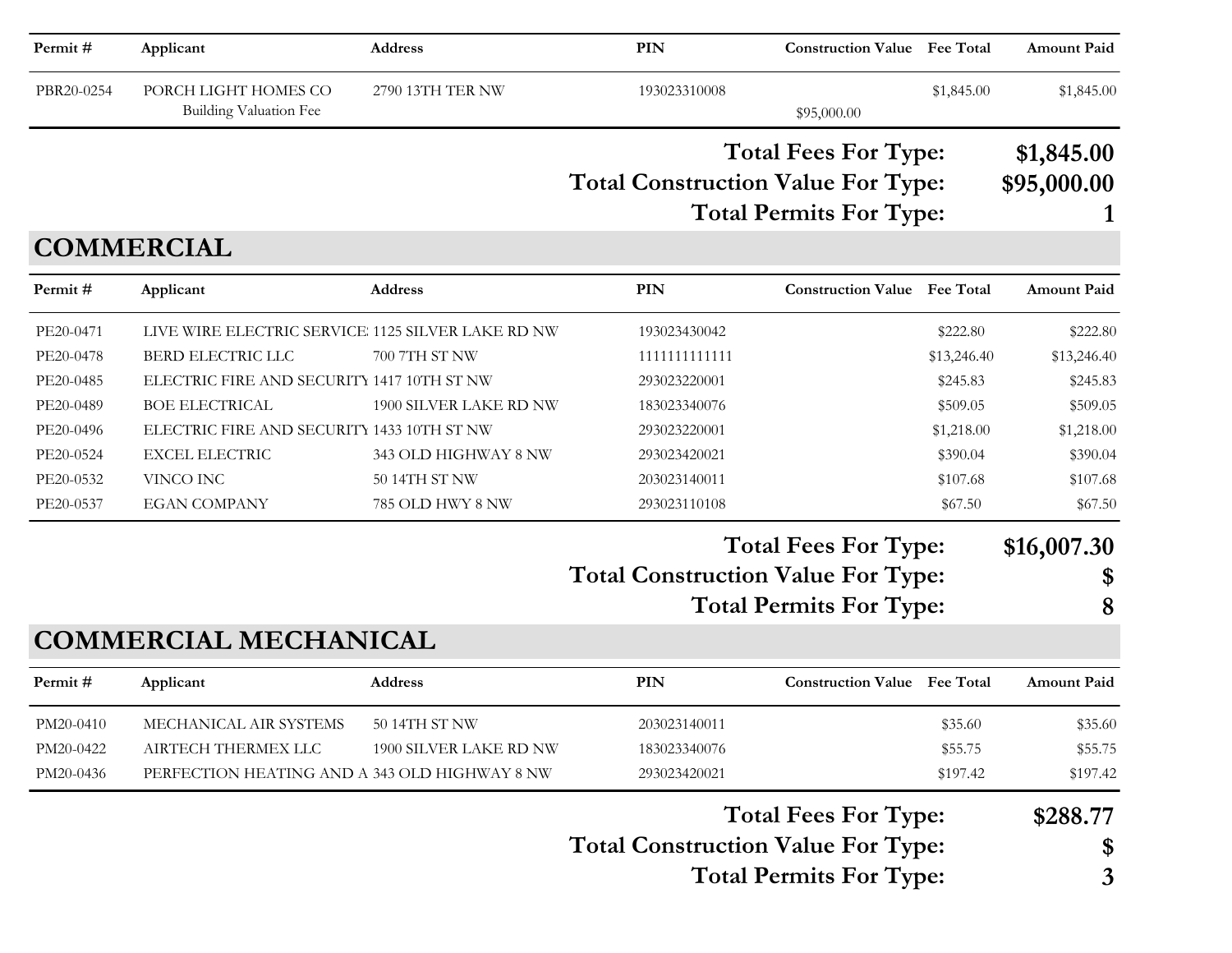#### **DECK**

| Permit#       | Applicant                                                                  | Address                | <b>PIN</b>                                | <b>Construction Value</b> Fee Total                           |          | <b>Amount Paid</b>                        |
|---------------|----------------------------------------------------------------------------|------------------------|-------------------------------------------|---------------------------------------------------------------|----------|-------------------------------------------|
| PBR20-0262    | LINDUS CONSTRUCTION INC<br><b>Building Valuation Fee</b>                   | 1491 17TH AVE NW       | 193023140119                              | \$7,000.00                                                    | \$287.50 | \$287.50                                  |
| PBR20-0277    | <b>APPLE EXTERIORS</b><br>Building Valuation Fee                           | 2393 STINSON BLVD      | 183023230016                              | \$8,900.00                                                    | \$341.55 | \$341.55                                  |
|               |                                                                            |                        | <b>Total Construction Value For Type:</b> | <b>Total Fees For Type:</b><br><b>Total Permits For Type:</b> |          | \$629.05<br>\$15,900.00<br>$\overline{2}$ |
| <b>EGRESS</b> |                                                                            |                        |                                           |                                                               |          |                                           |
| Permit#       | Applicant                                                                  | <b>Address</b>         | PIN                                       | <b>Construction Value</b> Fee Total                           |          | <b>Amount Paid</b>                        |
| PBR20-0218    | <b>KARI A VASEL</b><br><b>Building Valuation Fee</b>                       | 2407 MOUNDS AVE        | 183023420065                              | \$1,200.00                                                    | \$104.00 | \$104.00                                  |
| PBR20-0256    | TOYO YOKOYAMA<br><b>Building Valuation Fee</b>                             | 1804 SILVER LAKE RD NW | 183023340049                              | \$1,000.00                                                    | \$92.50  | \$92.50                                   |
| PBR20-0258    | KATHLEEN M THILL<br><b>Building Valuation Fee</b>                          | 2469 10TH ST NW        | 303023120025                              | \$5,000.00                                                    | \$232.50 | \$232.50                                  |
| PBR20-0261    | THE EGRESS WINDOW COMPA 1427 POPPYSEED DR<br><b>Building Valuation Fee</b> |                        | 173023230010                              | \$1,800.00                                                    | \$138.50 | \$138.50                                  |
|               |                                                                            |                        |                                           | <b>Total Fees For Type:</b>                                   |          | \$567.50                                  |

**Total Construction Value For Type: \$9,000.00**

**Total Permits For Type: 4**

# **FIRE SPRINKLER**

| Permit#   | Applicant                                  | <b>Address</b> | PIN          | <b>Construction Value</b> Fee Total |          | <b>Amount Paid</b> |
|-----------|--------------------------------------------|----------------|--------------|-------------------------------------|----------|--------------------|
| PF20-0070 | FIRE SUPPRESSION SERVICES I 640 VILLAGE DR |                | 293023130199 |                                     | \$146.20 | \$146.20           |
| PF20-0071 | FIRE SUPPRESSION SERVICES I 636 VILLAGE DR |                | 293023130200 |                                     | \$146.20 | \$146.20           |
| PF20-0072 | FIRE SUPPRESSION SERVICES I 644 VILLAGE DR |                | 293023130198 |                                     | \$146.20 | \$146.20           |
| PF20-0073 | FIRE SUPPRESSION SERVICES I 632 VILLAGE DR |                | 293023130201 |                                     | \$146.20 | \$146.20           |

**Total Fees For Type: \$584.80**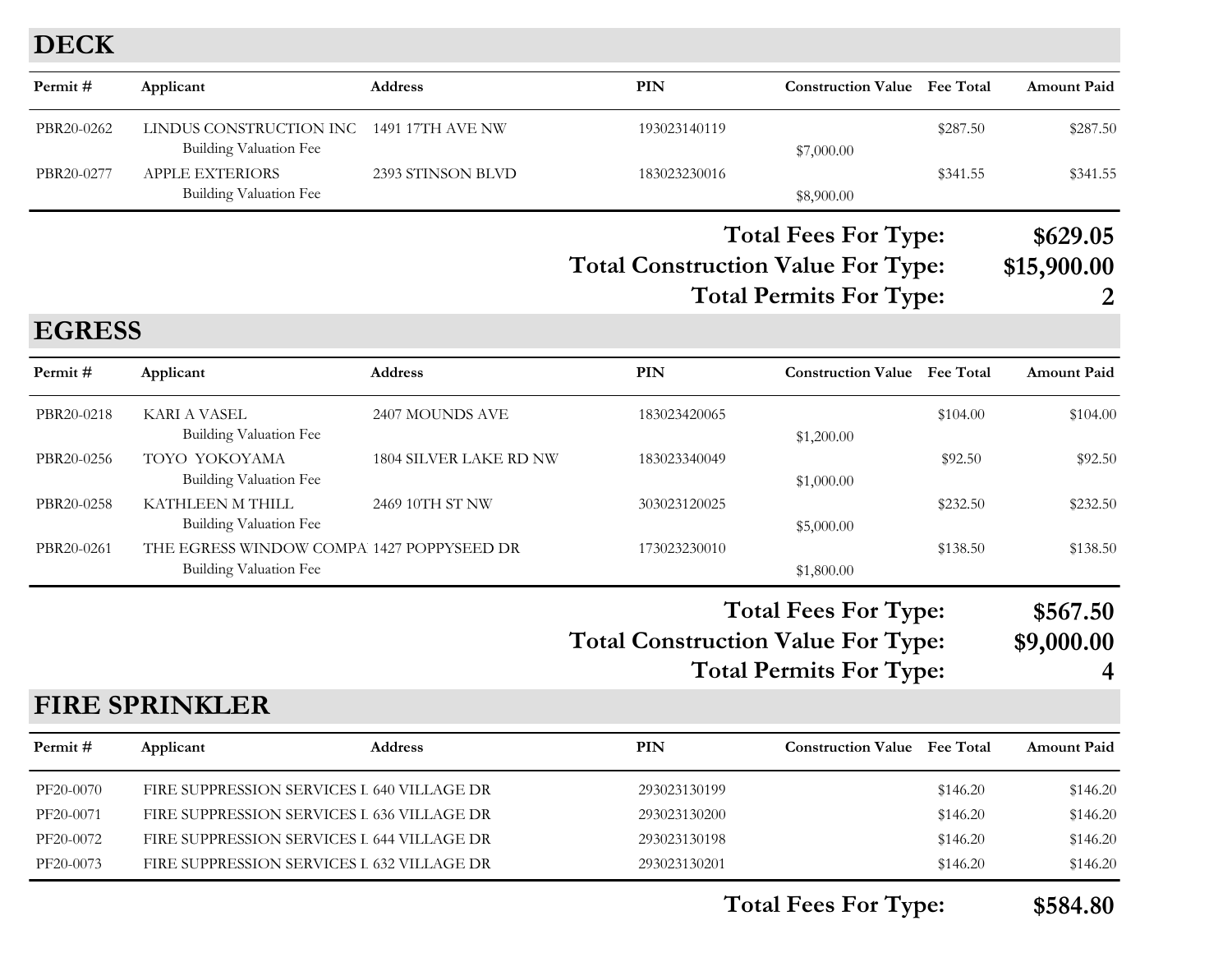# **Total Construction Value For Type: \$ Total Permits For Type: 4**

# **MECHANICAL**

| Permit#   | Applicant                                       | <b>Address</b>          | <b>PIN</b>   | <b>Construction Value</b> Fee Total |          | <b>Amount Paid</b> |
|-----------|-------------------------------------------------|-------------------------|--------------|-------------------------------------|----------|--------------------|
| PM20-0411 | PRONTO HEATING AND AIR                          | 2868 LAKE DIANE CT      | 183023340052 |                                     | \$113.00 | \$113.00           |
| PM20-0412 | SEDGWICK HEATING & AC CO 2300 GREENVIEW DR      |                         | 183023430028 |                                     | \$65.50  | \$65.50            |
| PM20-0413 | FIRESIDE HEARTH AND HOME 517 23RD AVE NW        |                         | 303023130047 |                                     | \$86.00  | \$86.00            |
| PM20-0415 | AQUARIUS WATER CONDITION 305 6TH ST NW          |                         | 293023140086 |                                     | \$65.50  | \$65.50            |
| PM20-0416 | PRONTO HEATING AND AIR 1537 17TH AVE NW         |                         | 193023140010 |                                     | \$65.50  | \$65.50            |
| PM20-0417 | KRINKIE HEATING & AIR                           | 1347 PIKE LAKE CT N     | 193023410011 |                                     | \$65.50  | \$65.50            |
| PM20-0418 | CONWAY MECHANICAL                               | 1359 NORTHWEST PKWY     | 203023410033 |                                     | \$65.50  | \$65.50            |
| PM20-0419 | <b>IDEAL AIR LLC</b>                            | 678 3RD AVE NW          | 293023140035 |                                     | \$65.50  | \$65.50            |
| PM20-0420 | MCQUILLAN BROTHERS PLUMI 500 12TH AVE NW        |                         | 293023230033 |                                     | \$113.00 | \$113.00           |
| PM20-0421 | KATHLEEN M BORCHERT                             | 2200 ERIN CT            | 183023130039 |                                     | \$65.50  | \$65.50            |
| PM20-0423 | MN PLUMBING & HOME SERVI $\,$ 1790 20TH AVE NW  |                         | 193023120001 |                                     | \$65.50  | \$65.50            |
| PM20-0424 | PROFESSIONAL MECHANICAL 911 KNIGHTS BRIDGE RD   |                         | 293023120113 |                                     | \$65.50  | \$65.50            |
| PM20-0425 | SWIFT MECHANICAL INC                            | 2790 13TH TER NW        | 193023310008 |                                     | \$65.50  | \$65.50            |
| PM20-0426 | FIRESIDE HEARTH AND HOME 909 OLD STEINE CIR     |                         | 203023430058 |                                     | \$86.00  | \$86.00            |
| PM20-0427 | FIRESIDE HEARTH AND HOME 998 5TH ST SW          |                         | 323023310046 |                                     | \$86.00  | \$86.00            |
| PM20-0428 | STANDARD HTG & A/C CO                           | 1021 3RD ST NW          | 293023340024 |                                     | \$113.00 | \$113.00           |
| PM20-0429 | MAJESTIC CUSTOM ELECTRIC I 770 9TH AVE NW       |                         | 293023210067 |                                     | \$65.50  | \$65.50            |
| PM20-0430 | BONFE'S PLUMBING, HEATING 23 17TH AVE SW        |                         | 313023110006 |                                     | \$65.50  | \$65.50            |
| PM20-0431 | PERFECTION HEATING AND A 2300 17TH ST NW        |                         | 193023120015 |                                     | \$65.50  | \$65.50            |
| PM20-0432 | STANDARD HTG & A/C CO                           | 1690 TIOGA BLVD         | 303023410070 |                                     | \$113.00 | \$113.00           |
| PM20-0433 | STANDARD HTG & A/C CO                           | 2716 SEMINARY DR        | 303023240093 |                                     | \$65.50  | \$65.50            |
| PM20-0434 | APOLLO HTG / AFFORDABLE (1430 3RD ST NW         |                         | 293023320008 |                                     | \$65.50  | \$65.50            |
| PM20-0435 | <b>CENTRAIRE HEATING</b>                        | 1281 PIKE LAKE DR       | 193023410034 |                                     | \$65.50  | \$65.50            |
| PM20-0437 | PERFECTION HEATING AND A 1476 18TH AVE NW       |                         | 193023140081 |                                     | \$445.50 | \$445.50           |
| PM20-0438 | <b>CENTRAIRE HEATING</b>                        | 941 OAKWOOD DR          | 303023110028 |                                     | \$65.50  | \$65.50            |
| PM20-0439 | RICCAR HEATING & A/C                            | <b>648 DRIFTWOOD RD</b> | 303023240094 |                                     | \$65.50  | \$65.50            |
| PM20-0440 | AQUARIUS WATER CONDITION 598 YANKTON COLLEGE LN |                         | 303023230037 |                                     | \$65.50  | \$65.50            |
| PM20-0441 | DESCHENE ENTERPRISES INC 442 10TH AVE NW        |                         | 293023310022 |                                     | \$65.50  | \$65.50            |
| PM20-0442 | SWIFT MECHANICAL INC                            | 1593 LONG LAKE RD       | 203023230024 |                                     | \$65.50  | \$65.50            |
| PM20-0443 | 323 MECHANICAL LLC                              | 1579 12TH TER NW        | 193023410007 |                                     | \$65.50  | \$65.50            |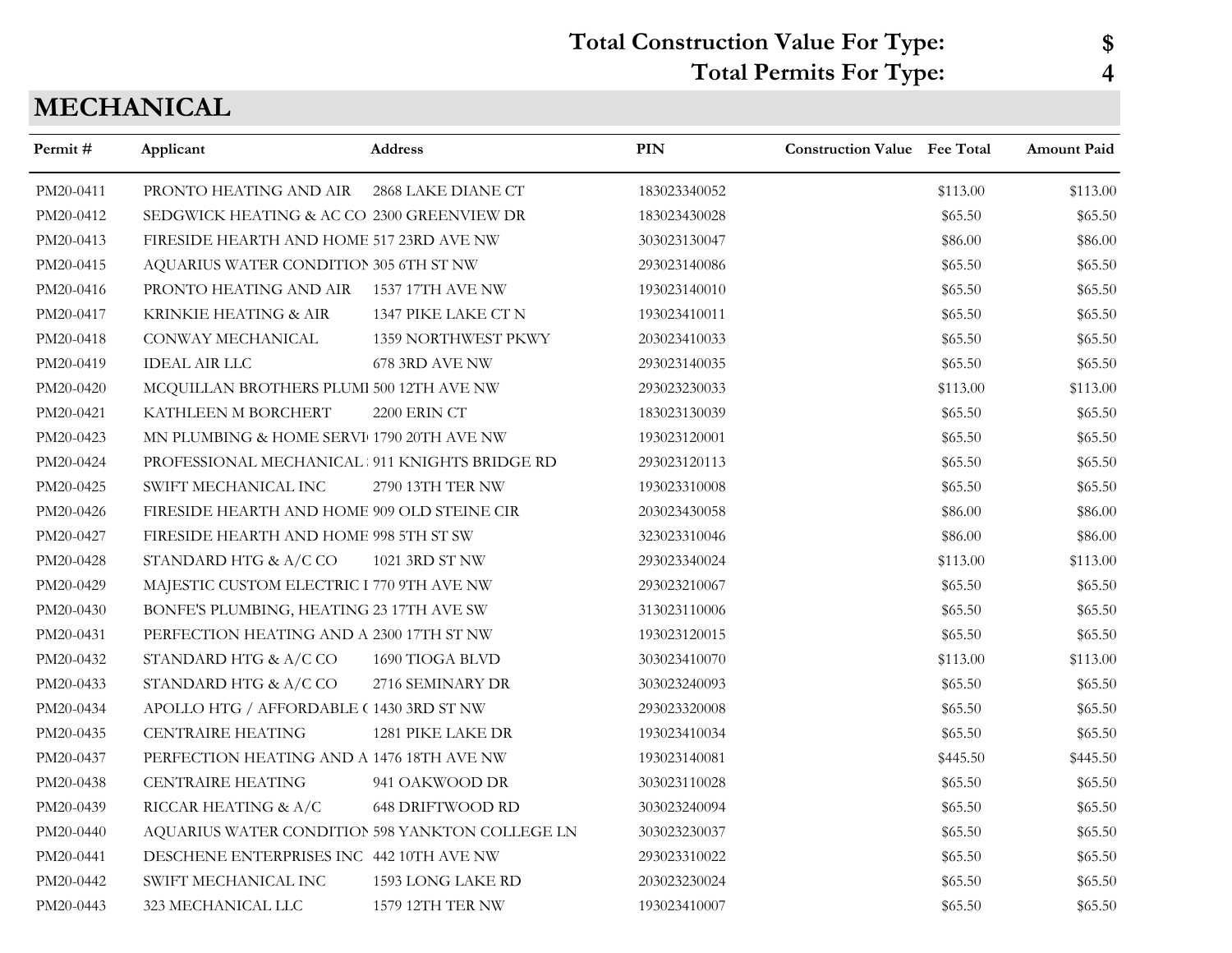| PM20-0444            | MCQUILLAN BROTHERS PLUMI 1361 PIKE LAKE DR                                  |                   | 193023410028                                                                                               |                                     | \$65.50    | \$65.50                |
|----------------------|-----------------------------------------------------------------------------|-------------------|------------------------------------------------------------------------------------------------------------|-------------------------------------|------------|------------------------|
| PM20-0445            | TWIN CITY HEATING AND AIR 368 3RD AVE SE                                    |                   | 333023230133                                                                                               |                                     | \$65.50    | \$65.50                |
| PM20-0446            | STANDARD HTG & A/C CO                                                       | 1837 19TH TER NW  | 183023440039                                                                                               |                                     | \$113.00   | \$113.00               |
| PM20-0447            | <b>GV HEATING AND AIR</b>                                                   | 1563 16TH TER NW  | 203023220056                                                                                               |                                     | \$65.50    | \$65.50                |
| PM20-0449            | MINNESOTA MECHANICAL LLC 745 11TH AVE NW                                    |                   | 293023210060                                                                                               |                                     | \$113.00   | \$113.00               |
| PM20-0450            | THE SNELLING CO                                                             | 1800 19TH TER NW  | 183023440036                                                                                               |                                     | \$113.00   | \$113.00               |
|                      |                                                                             |                   |                                                                                                            | <b>Total Fees For Type:</b>         |            | \$3,132.00             |
|                      |                                                                             |                   | <b>Total Construction Value For Type:</b>                                                                  |                                     |            | \$                     |
|                      |                                                                             |                   |                                                                                                            | <b>Total Permits For Type:</b>      |            | 36                     |
| <b>MISC</b>          |                                                                             |                   |                                                                                                            |                                     |            |                        |
| Permit#              | Applicant                                                                   | <b>Address</b>    | PIN                                                                                                        | <b>Construction Value Fee Total</b> |            | Amount Paid            |
| PBR20-0278           | APPLE EXTERIORS<br><b>Building Valuation Fee</b>                            | 2393 STINSON BLVD | 183023230016                                                                                               | \$7,500.00                          | \$301.25   | \$301.25               |
|                      |                                                                             |                   | <b>Total Fees For Type:</b><br><b>Total Construction Value For Type:</b><br><b>Total Permits For Type:</b> |                                     |            | \$301.25<br>\$7,500.00 |
| <b>Miscellaneous</b> |                                                                             |                   |                                                                                                            |                                     |            |                        |
| Permit#              | Applicant                                                                   | <b>Address</b>    | PIN                                                                                                        | <b>Construction Value</b> Fee Total |            | <b>Amount Paid</b>     |
| PE19-0169            | HUNT ELECTRIC CORPORATIO 1800 5TH ST NW                                     |                   | 303023140087                                                                                               |                                     | \$304.00   | \$304.00               |
|                      |                                                                             |                   |                                                                                                            | <b>Total Fees For Type:</b>         |            | \$304.00               |
|                      |                                                                             |                   | <b>Total Construction Value For Type:</b>                                                                  |                                     |            | \$                     |
|                      |                                                                             |                   |                                                                                                            | <b>Total Permits For Type:</b>      |            | 1                      |
|                      | <b>MISCELLANEOUS</b>                                                        |                   |                                                                                                            |                                     |            |                        |
| Permit#              | Applicant                                                                   | <b>Address</b>    | PIN                                                                                                        | <b>Construction Value Fee Total</b> |            | <b>Amount Paid</b>     |
| PM20-0395            | <b>CLIMATE MAKERS INC</b>                                                   | 1101 BLACK OAK DR | 193023340051                                                                                               |                                     | \$1,372.48 | \$1,372.48             |
| PP20-0307            | MODERN HEATING AND AIR C 900 LONG LAKE RD                                   |                   | 203023340125                                                                                               |                                     | \$27.50    | \$27.50                |
| PBR20-0271           | MISSION CONSTRUCTION, INC 900 LONG LAKE RD<br><b>Building Valuation Fee</b> |                   | 203023340125                                                                                               |                                     | \$1,278.65 | \$1,278.65             |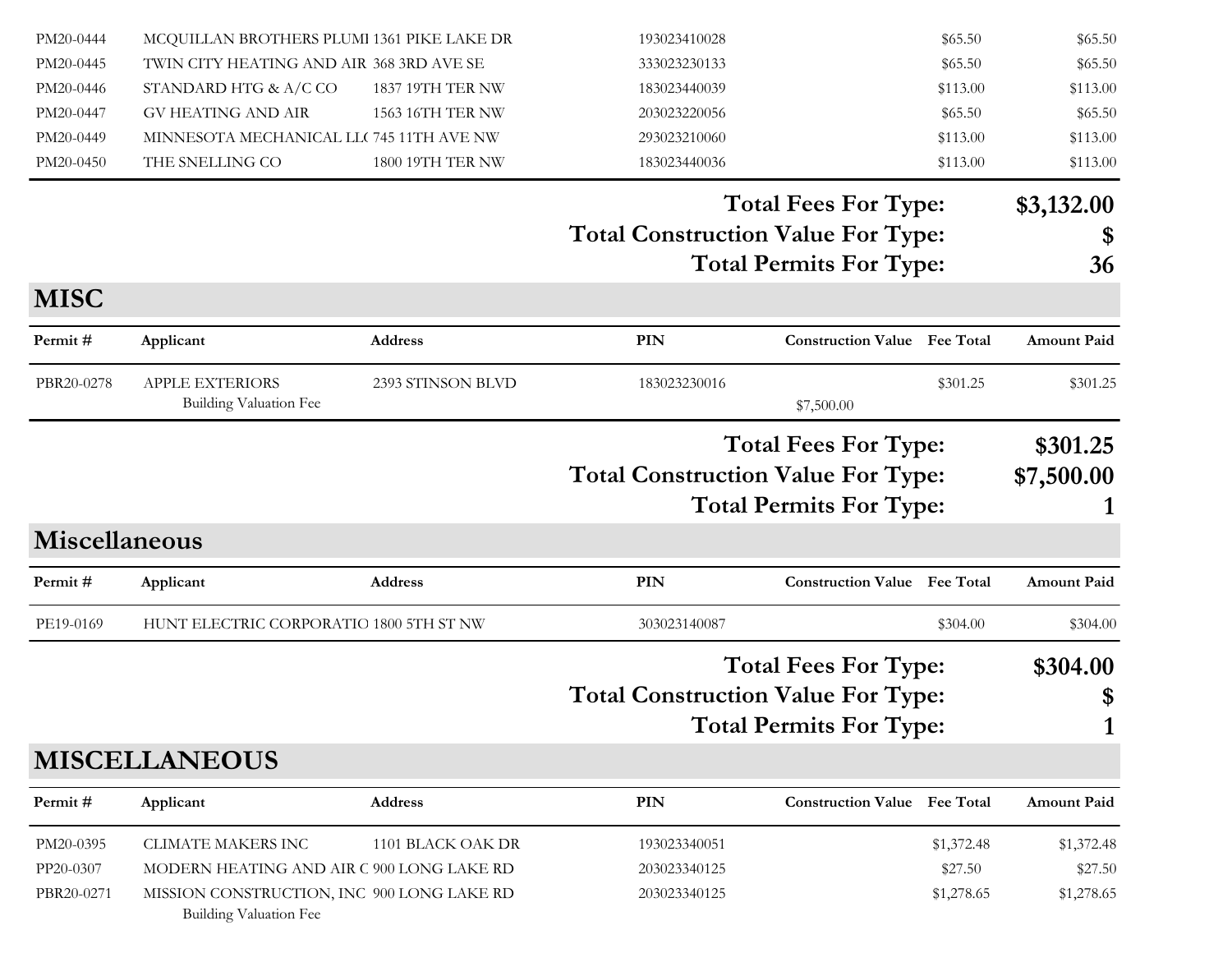#### **Total Construction Value For Type: \$46,015.00 Total Fees For Type: \$2,748.53 Total Permits For Type: 4**

## **NEW RESIDENTIAL**

**OFP**

| Permit #   | Applicant                                                                | <b>Address</b> | PIN          | <b>Construction Value</b> Fee Total |            | <b>Amount Paid</b> |
|------------|--------------------------------------------------------------------------|----------------|--------------|-------------------------------------|------------|--------------------|
| PBR20-0265 | PULTE HOMES OF MINNESOTA 645 VILLAGE DR<br><b>Building Valuation Fee</b> |                | 293023130215 | \$182,000.00                        | \$5,793.88 | \$5,793.88         |
| PBR20-0267 | PULTE HOMES OF MINNESOTA 649 VILLAGE DR<br>Building Valuation Fee        |                | 293023130214 | \$182,000.00                        | \$5,793.88 | \$5,793.88         |
| PBR20-0268 | PULTE HOMES OF MINNESOTA 653 VILLAGE DR<br>Building Valuation Fee        |                | 293023130213 | \$182,000.00                        | \$5,793.88 | \$5,793.88         |

#### **Total Fees For Type: \$17,381.64**

**Total Construction Value For Type: \$546,000.00**

**Total Permits For Type: 3**

| , , , , , , , , |  |  |   |
|-----------------|--|--|---|
|                 |  |  | 3 |

#### **NEW RESIDENTIAL CONSTRUCTION**

| Permit #   | Applicant                                                         | <b>Address</b> | PIN          | <b>Construction Value</b> Fee Total |            | <b>Amount Paid</b> |
|------------|-------------------------------------------------------------------|----------------|--------------|-------------------------------------|------------|--------------------|
| PBR20-0244 | RICK BEYER CONSTRUCTION I 2082 CEDAR DR<br>BUILDING VALUATION FEE |                | 183023120066 | \$200,000.00                        | \$3,460.50 | \$3,040.50         |

# **Total Construction Value For Type: \$200,000.00 Total Fees For Type: \$3,460.50**

**Total Permits For Type: 1**

| Permit#    | Applicant                               | <b>Address</b> | PIN          | <b>Construction Value</b> Fee Total |         | <b>Amount Paid</b> |
|------------|-----------------------------------------|----------------|--------------|-------------------------------------|---------|--------------------|
| PPOFP-0003 | PULTE HOMES OF MINNESOTA 724 MIDTOWN LN |                | 293023120161 |                                     | \$55.00 | \$55.00            |
| POFP-0005  | PULTE HOMES OF MINNESOTA 742 MIDTOWN LN |                | 293023120158 |                                     | \$55.00 | \$55.00            |
| POFP-0007  | PULTE HOMES OF MINNESOTA 736 MIDTOWN LN |                | 293023120159 |                                     | \$55.00 | \$55.00            |
| POFP-0008  | PULTE HOMES OF MINNESOTA 730 MIDTOWN LN |                | 293023120160 |                                     | \$55.00 | \$55.00            |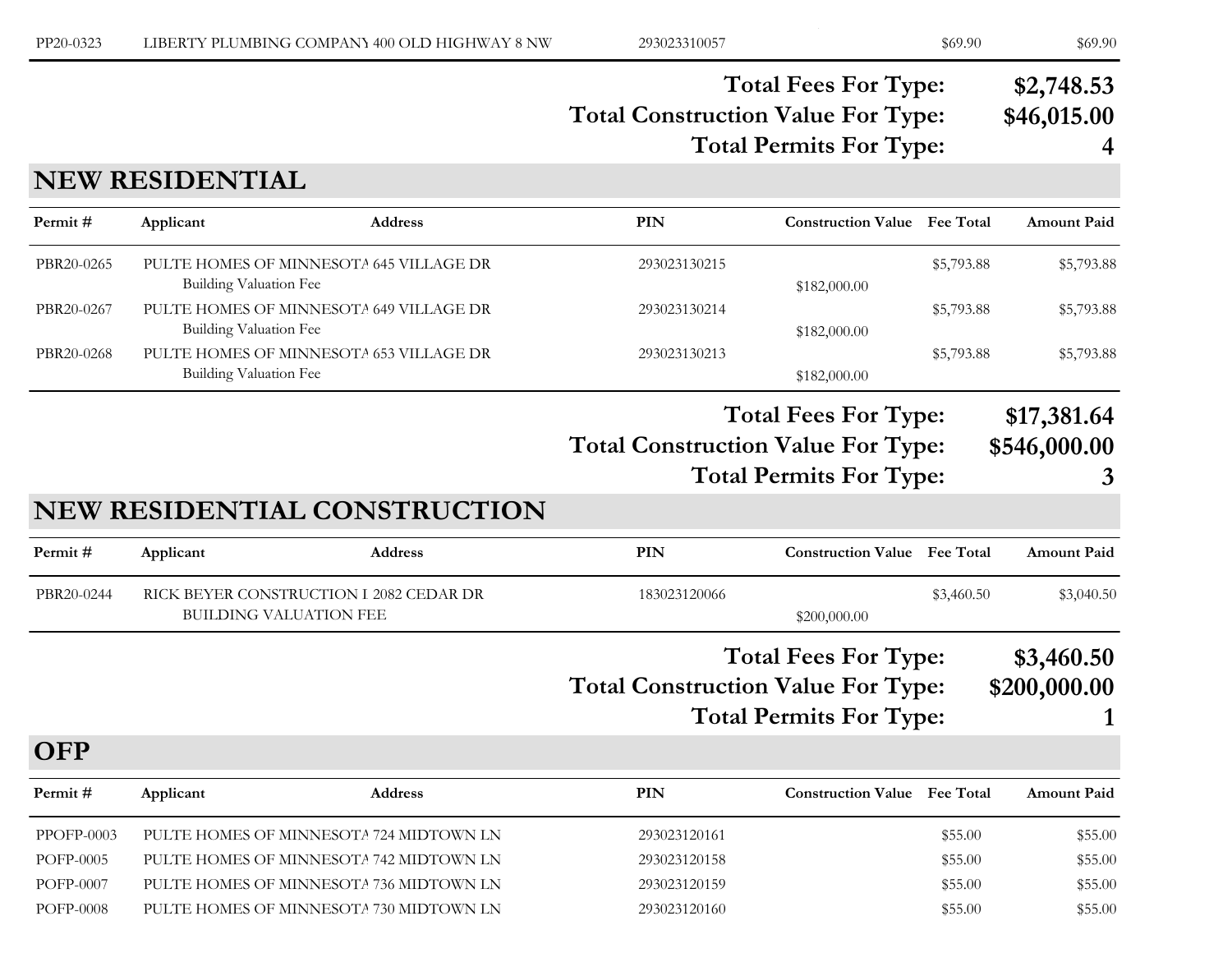| <b>PLUMBING</b> |                                                 |                        |                                                                             |          |            |
|-----------------|-------------------------------------------------|------------------------|-----------------------------------------------------------------------------|----------|------------|
|                 |                                                 |                        | <b>Total Construction Value For Type:</b><br><b>Total Permits For Type:</b> | \$<br>19 |            |
|                 |                                                 |                        | <b>Total Fees For Type:</b>                                                 |          | \$3,522.17 |
| POFP20-0029     | PATRICK JOSEPH BRADY                            | 1705 LONG LAKE RD      | 203023220018                                                                | \$45.00  | \$45.00    |
| POFP20-0026     | <b>HELENA BIGOS</b>                             | 2324 SILVER LN         | 313023130004                                                                | \$80.00  | \$80.00    |
| POFP20-0024     | DENNIS J GULDAN                                 | <b>563 17TH AVE NW</b> | 303023140081                                                                | \$150.00 | \$150.00   |
| POFP20-0023     | KATIE PROMERSBERGER                             | 2554 ORIOLE LN         | 183023110033                                                                | \$160.00 | \$160.00   |
| POFP20-0022     | <b>VUONG H NGUYEN</b>                           | 534 FAIRFIELD DR NW    | 303023130060                                                                | \$60.00  | \$60.00    |
| POFP20-0020     | <b>HAROLD W ERKS</b>                            | 2349 15TH ST NW        | 193023130142                                                                | \$60.00  | \$60.00    |
| POFP-0019       | PIKE LAKE Q LLC                                 | 2050 14TH ST NW        | 193023130302                                                                | \$338.75 | \$338.75   |
| POFP-0018       | PIKE LAKE Q LLC                                 | 1476 20TH AVE NW       | 193023130302                                                                | \$31.00  | \$31.00    |
| POFP-0017       | PIKE LAKE Q LLC                                 | 1476 20TH AVE NW       | 193023130302                                                                | \$18.00  | \$18.00    |
| POFP-0016       | PIKE LAKE Q LLC                                 | 1476 20TH AVE NW       | 193023130302                                                                | \$234.00 | \$234.00   |
| POFP-0015       | PIKE LAKE Q LLC                                 | 1476 20TH AVE NW       | 193023130302                                                                | \$144.00 | \$144.00   |
| POFP-0014       | LINDA K HARMON                                  | 360 WYNDHAM CIR E      | 303023310021                                                                | \$40.00  | \$40.00    |
| POFP-0013       | <b>GARDEN VIEW APARTMENTS I 1219 10TH ST NW</b> |                        | 293023220001                                                                | \$969.50 | \$969.50   |
| POFP-0012       | GARDEN VIEW APARTMENTS I 1417 10TH ST NW        |                        | 293023220001                                                                | \$926.92 | \$926.92   |
| POFP-0011       | STONY LAKE PROPERTIES INC 2483 15TH ST NW       |                        | 193023130164                                                                | \$45.00  | \$45.00    |

| Permit#   | Applicant                                    | <b>Address</b>                | PIN                                       | <b>Construction Value</b> Fee Total | <b>Amount Paid</b>         |
|-----------|----------------------------------------------|-------------------------------|-------------------------------------------|-------------------------------------|----------------------------|
| PP20-0306 | TERRY NELSON PLUMBING IN 1359 NORTHWEST PKWY |                               | 203023410033                              | \$84.04                             | \$84.04                    |
| PP20-0308 | <b>WELTER &amp; BLAYLOCK</b>                 | <b>2200 ERIN CT</b>           | 183023130039                              | \$71.25                             | \$71.25                    |
| PP20-0310 | <b>CENTER POINT PLUMBING</b>                 | 2790 13TH TER NW              | 193023310008                              | \$75.90                             | \$75.90                    |
| PP20-0312 | MICHAEL J YATES                              | 1138 PIKE LAKE CIR            | 203023330020                              | \$249.50                            | \$249.50                   |
| PP20-0313 | MIDWEST PLUMBING                             | 2082 CEDAR DR                 | 183023120066                              | \$156.50                            | \$156.50                   |
| PP20-0319 | TOYO YOKOYAMA                                | <b>1804 SILVER LAKE RD NW</b> | 183023340049                              | \$69.75                             | \$69.75                    |
|           |                                              |                               |                                           | <b>Total Fees For Type:</b>         | \$706.94                   |
|           |                                              |                               | <b>Total Construction Value For Type:</b> |                                     | $\boldsymbol{\mathsf{\$}}$ |
|           |                                              |                               |                                           | <b>Total Permits For Type:</b>      | 6                          |

# **Remodel**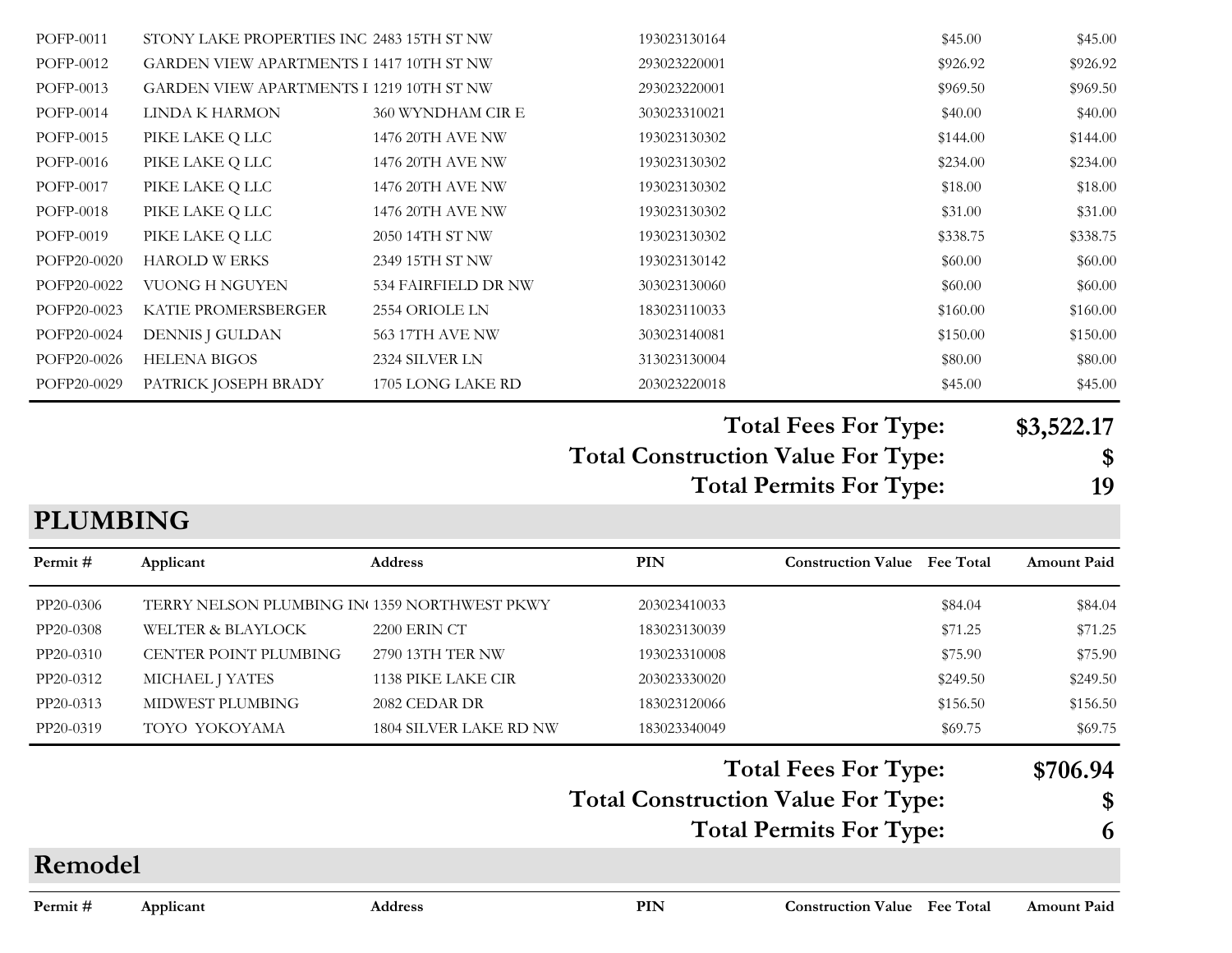| PM20-0362 | COOL AIR MECHANICAL, INC. 2700 RICE CREEK RD | 183023310060 | \$656.49 | \$656.49 |
|-----------|----------------------------------------------|--------------|----------|----------|
|           |                                              |              |          |          |

#### **Total Construction Value For Type: \$ Total Fees For Type: \$656.49 Total Permits For Type: 1**

# **RESIDENTIAL**

| Permit#   | Applicant                                    | Address                   | <b>PIN</b>   | <b>Construction Value</b> Fee Total |          | <b>Amount Paid</b> |
|-----------|----------------------------------------------|---------------------------|--------------|-------------------------------------|----------|--------------------|
| PE20-0462 | PHASE ELECTRIC                               | <b>624 VILLAGE DR</b>     | 293023130203 |                                     | \$208.00 | \$208.00           |
| PE20-0463 | PHASE ELECTRIC                               | <b>644 VILLAGE DR</b>     | 293023130198 |                                     | \$208.00 | \$208.00           |
| PE20-0464 | PHASE ELECTRIC                               | <b>640 VILLAGE DR</b>     | 293023130199 |                                     | \$208.00 | \$208.00           |
| PE20-0465 | PHASE ELECTRIC                               | <b>636 VILLAGE DR</b>     | 293023130200 |                                     | \$208.00 | \$208.00           |
| PE20-0466 | PHASE ELECTRIC                               | <b>632 VILLAGE DR</b>     | 293023130201 |                                     | \$208.00 | \$208.00           |
| PE20-0467 | PHASE ELECTRIC                               | <b>628 VILLAGE DR</b>     | 293023130202 |                                     | \$208.00 | \$208.00           |
| PE20-0470 | ATLANTIC ELECTRIC LLC                        | 521 9TH AVE NW            | 293023240129 |                                     | \$68.00  | \$68.00            |
| PE20-0472 | NORDEAST ELECTRIC INC                        | 92 19TH AVE SW            | 313023110097 |                                     | \$128.00 | \$128.00           |
| PE20-0473 | Brichacek Electric Inc                       | <b>227 15TH AVE NW</b>    | 293023330045 |                                     | \$128.00 | \$128.00           |
| PE20-0474 | BEN OTTO ELECTRIC LLC                        | <b>650 DEVINE DR</b>      | 203023130013 |                                     | \$128.00 | \$128.00           |
| PE20-0475 | RANDY'S ELECTRIC                             | 2970 VALLEY VIEW LN       | 183023220014 |                                     | \$68.00  | \$68.00            |
| PE20-0476 | EARLYBIRD ELECTRIC                           | 2530 LONGVIEW DR          | 183023120032 |                                     | \$128.00 | \$128.00           |
| PE20-0477 | J ALEXANDER ELECTRIC INC 1820 SKY HIGH DR    |                           | 313023140006 |                                     | \$178.00 | \$178.00           |
| PE20-0479 | SOUTH SIDE ELECTRIC INC                      | <b>1476 18TH AVE NW</b>   | 193023140081 |                                     | \$178.00 | \$178.00           |
| PE20-0480 | TOMMYS ELECTRIC                              | 2868 LAKE DIANE CT        | 183023340052 |                                     | \$68.00  | \$68.00            |
| PE20-0481 | SUBURBAN ELECTRIC                            | 2049 16TH ST NW           | 193023130019 |                                     | \$68.00  | \$68.00            |
| PE20-0482 | POWERHOUSE ELECTRIC                          | 2300 GREENVIEW DR         | 183023430028 |                                     | \$58.00  | \$58.00            |
| PE20-0483 | FINE LINE ELECTRIC INC                       | 316 1ST AVE SE            | 333023230103 |                                     | \$68.00  | \$68.00            |
| PE20-0484 | READY WATT ELECTRIC                          | 275 KIMBERLY DR           | 303023440038 |                                     | \$178.00 | \$178.00           |
| PE20-0486 | TOMMYS ELECTRIC                              | 1537 17TH AVE NW          | 193023140010 |                                     | \$68.00  | \$68.00            |
| PE20-0487 | EARLYBIRD ELECTRIC                           | <b>1901 26TH AVE NW</b>   | 183023340045 |                                     | \$128.00 | \$128.00           |
| PE20-0488 | HI TECH ELECTRICAL CONTRA 1021 2ND ST NW     |                           | 293023340048 |                                     | \$128.00 | \$128.00           |
| PE20-0491 | MERCURY ELECTRIC CORPORA 1058 PIKE LAKE DR   |                           | 193023440036 |                                     | \$128.00 | \$128.00           |
| PE20-0492 | <b>SECO ELECTRIC</b>                         | 534 FAIRFIELD DR NW       | 303023130060 |                                     | \$68.00  | \$68.00            |
| PE20-0493 | THE ELECTRICAL CONNECTIO 1305 NORTHWEST PKWY |                           | 203023420030 |                                     | \$128.00 | \$128.00           |
| PE20-0494 | NORDEAST ELECTRIC INC                        | <b>658 CONTINENTAL DR</b> | 323023330015 |                                     | \$128.00 | \$128.00           |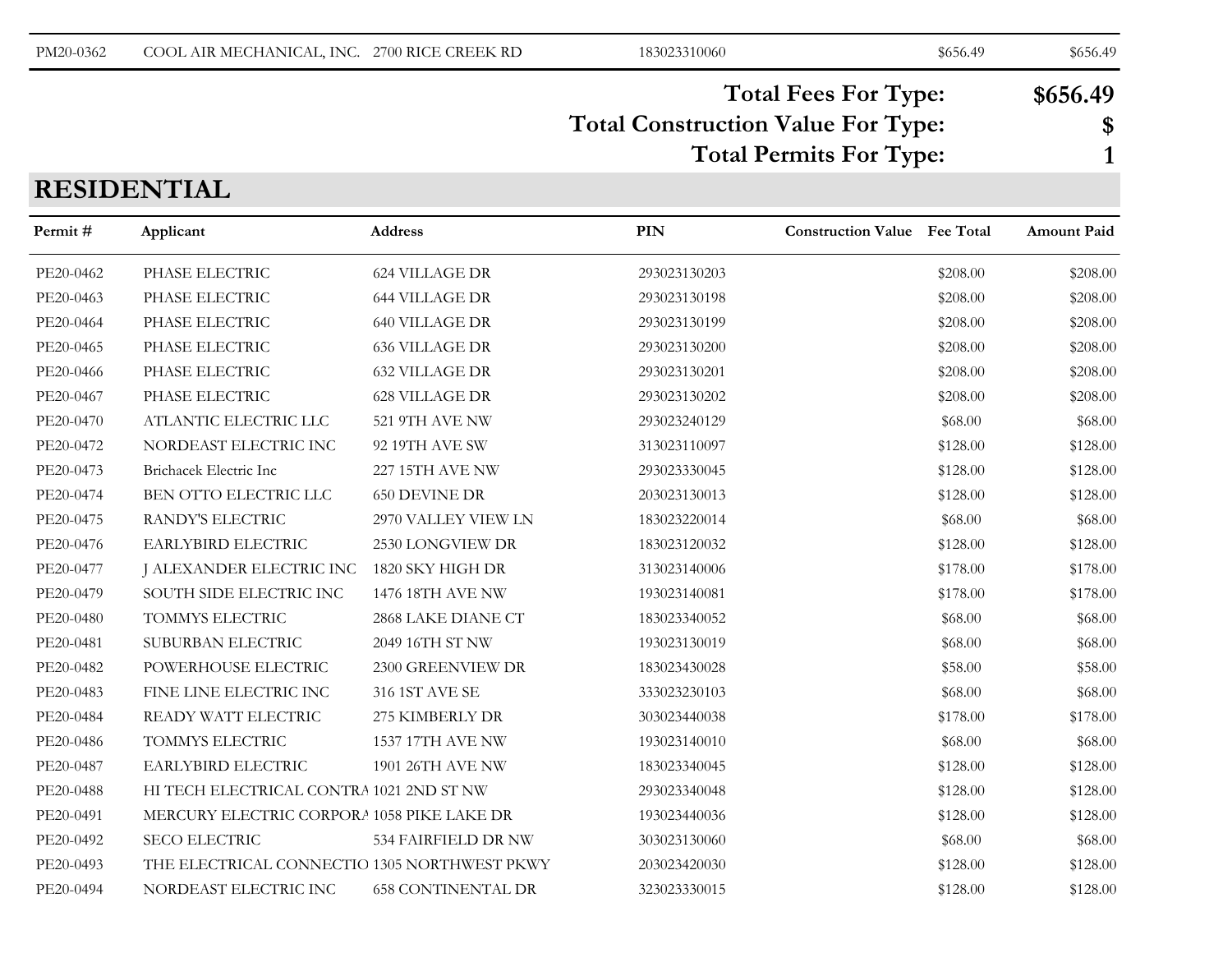| PE20-0497 | SUBURBAN ELECTRIC                           | 20 OAKWOOD DR                 | 313023110106 | \$68.00  | \$68.00  |
|-----------|---------------------------------------------|-------------------------------|--------------|----------|----------|
| PE20-0498 | MINUTEMAN ELECTRIC LLC                      | 624 20TH AVE NW               | 303023140041 | \$128.00 | \$128.00 |
| PE20-0499 | POWERHOUSE ELECTRIC                         | 1550 3RD ST NW                | 293023320012 | \$68.00  | \$68.00  |
| PE20-0500 | FINE LINE ELECTRIC INC                      | 3234 INNSBRUCK DR             | 193023320002 | \$68.00  | \$68.00  |
| PE20-0501 | HUNT ELECTRIC CORPORATIO 2386 BRIGHTON LN   |                               | 183023140033 | \$68.00  | \$68.00  |
| PE20-0502 | GENUINE ELECTRIC LLC                        | 1325 PIKE LAKE CT N           | 193023410009 | \$128.00 | \$128.00 |
| PE20-0503 | <b>GENUINE ELECTRIC LLC</b>                 | <b>56 16TH AVE SW</b>         | 313023110010 | \$128.00 | \$128.00 |
| PE20-0504 | PHASE ELECTRIC                              | <b>676 VILLAGE DR</b>         | 293023130197 | \$208.00 | \$208.00 |
| PE20-0505 | PHASE ELECTRIC                              | <b>649 VILLAGE DR</b>         | 293023130214 | \$208.00 | \$208.00 |
| PE20-0506 | PHASE ELECTRIC                              | <b>621 VILLAGE DR</b>         | 293023130221 | \$208.00 | \$208.00 |
| PE20-0507 | PHASE ELECTRIC                              | <b>629 VILLAGE DR</b>         | 293023130219 | \$208.00 | \$208.00 |
| PE20-0508 | PHASE ELECTRIC                              | <b>657 VILLAGE DR</b>         | 293023130212 | \$208.00 | \$208.00 |
| PE20-0509 | PHASE ELECTRIC                              | <b>645 VILLAGE DR</b>         | 293023130215 | \$208.00 | \$208.00 |
| PE20-0510 | PHASE ELECTRIC                              | <b>688 VILLAGE DR</b>         | 293023130194 | \$208.00 | \$208.00 |
| PE20-0511 | PHASE ELECTRIC                              | <b>633 VILLAGE DR</b>         | 293023130218 | \$208.00 | \$208.00 |
| PE20-0512 | PHASE ELECTRIC                              | <b>653 VILLAGE DR</b>         | 293023130213 | \$208.00 | \$208.00 |
| PE20-0513 | PHASE ELECTRIC                              | <b>684 VILLAGE DR</b>         | 293023130195 | \$208.00 | \$208.00 |
| PE20-0514 | PHASE ELECTRIC                              | 625 VILLAGE DR                | 293023130220 | \$208.00 | \$208.00 |
| PE20-0515 | PHASE ELECTRIC                              | <b>665 VILLAGE DR</b>         | 293023130210 | \$208.00 | \$208.00 |
| PE20-0516 | PHASE ELECTRIC                              | <b>698 VILLAGE DR</b>         | 293023130192 | \$208.00 | \$208.00 |
| PE20-0517 | PHASE ELECTRIC                              | <b>680 VILLAGE DR</b>         | 293023130196 | \$208.00 | \$208.00 |
| PE20-0518 | PHASE ELECTRIC                              | <b>661 VILLAGE DR</b>         | 293023130211 | \$208.00 | \$208.00 |
| PE20-0519 | PHASE ELECTRIC                              | <b>641 VILLAGE DR</b>         | 293023130216 | \$208.00 | \$208.00 |
| PE20-0520 | PHASE ELECTRIC                              | <b>694 VILLAGE DR</b>         | 293023130193 | \$208.00 | \$208.00 |
| PE20-0521 | PHASE ELECTRIC                              | <b>637 VILLAGE DR</b>         | 293023130217 | \$208.00 | \$208.00 |
| PE20-0522 | POWERHOUSE ELECTRIC                         | $1100$ ROBIN CT               | 193023430013 | \$68.00  | \$68.00  |
| PE20-0523 | RAVEN ELECTRIC LLC                          | 2082 CEDAR DR                 | 183023120066 | \$128.00 | \$128.00 |
| PE20-0525 | CAROL E FREY                                | 821 8TH AVE NW                | 293023120033 | \$118.00 | \$118.00 |
| PE20-0526 | POWERHOUSE ELECTRIC                         | 1281 PIKE LAKE DR             | 193023410034 | \$68.00  | \$68.00  |
| PE20-0527 | D R ELECTRIC LLC                            | <b>691 CONTINENTAL DR</b>     | 323023330040 | \$68.00  | \$68.00  |
| PE20-0528 | SUBURBAN ELECTRIC                           | 2228 DAISY CT                 | 183023140095 | \$58.00  | \$58.00  |
| PE20-0529 | TOYO YOKOYAMA                               | <b>1804 SILVER LAKE RD NW</b> | 183023340049 | \$68.00  | \$68.00  |
| PE20-0531 | <b>BASSING ELECTRIC INC</b>                 | 1359 NORTHWEST PKWY           | 203023410033 | \$128.00 | \$128.00 |
| PE20-0533 | ATIR ELECTRIC CORPORATION 533 DRIFTWOOD CIR |                               | 303023240049 | \$68.00  | \$68.00  |
| PE20-0534 | THE ELECTRICAL CONNECTIO 1899 20TH AVE NW   |                               | 183023440055 | \$68.00  | \$68.00  |
| PE20-0535 | KING ELECTRICAL SYSTEMS                     | 1783 18TH AVE NW              | 193023110032 | \$128.00 | \$128.00 |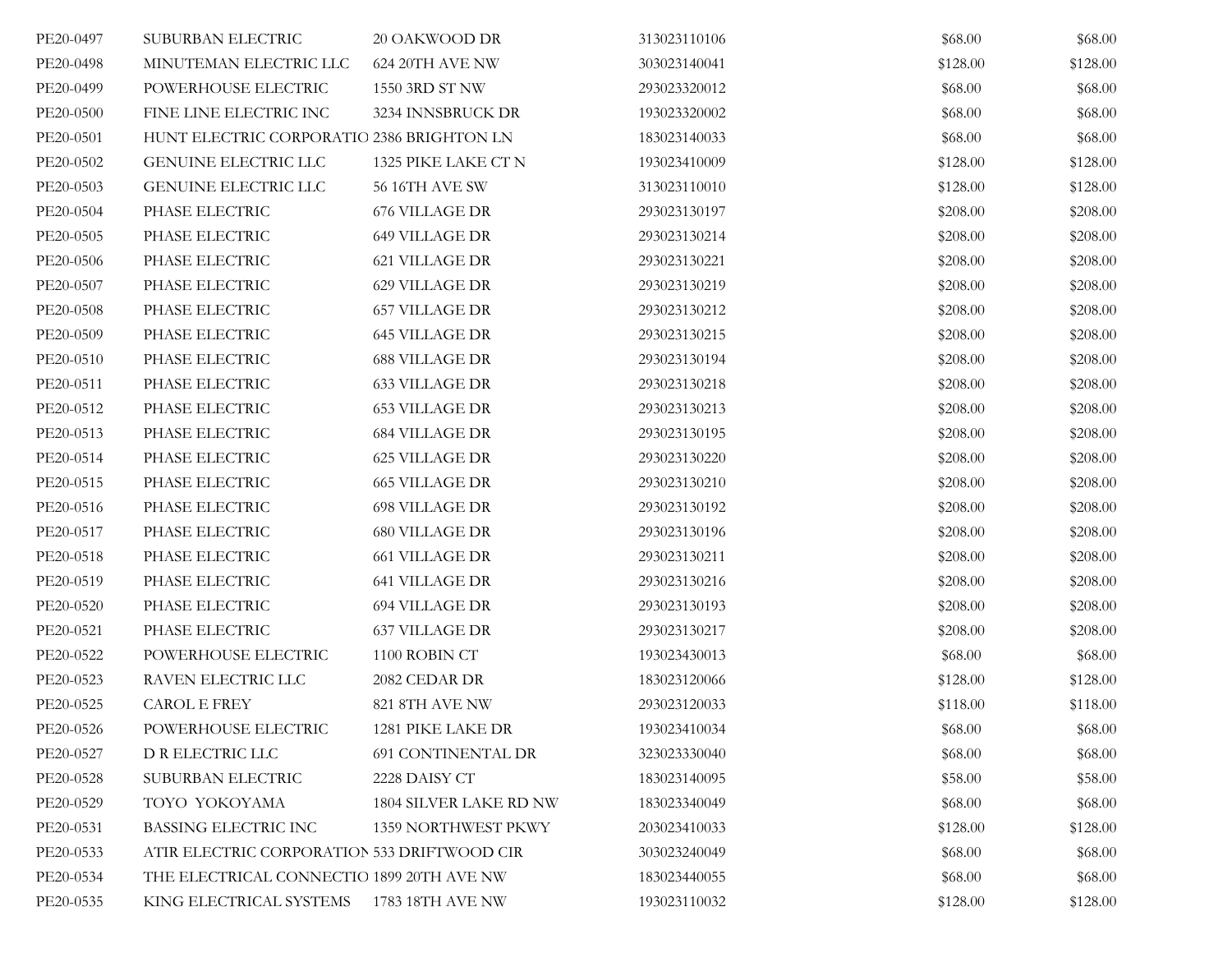| PE20-0536 | GV HEATING AND AIR                         | 1563 16TH TER NW  | 203023220056 | \$68.00  | \$68.00  |
|-----------|--------------------------------------------|-------------------|--------------|----------|----------|
| PE20-0538 | EXCEL ELECTRIC                             | 584 RIVIERA DR    | 323023320040 | \$68.00  | \$68.00  |
| PE20-0539 | RANDY'S ELECTRIC                           | 242 2ND AVE SE    | 333023230065 | \$68.00  | \$68.00  |
| PE20-0540 | H & J ELECTRIC                             | 1104 PIKE LAKE DR | 193023440033 | \$68.00  | \$68.00  |
| PE20-0544 | KEVIN AHLERS ELECTRIC LLC 2749 13TH TER NW |                   | 193023310035 | \$128.00 | \$128.00 |

#### **Total Fees For Type: \$9,236.00**

# **Total Construction Value For Type: \$**

**Total Permits For Type: 67**

# **ROOFING**

| Permit#   | Applicant                                                                       | <b>Address</b>        | PIN          | <b>Construction Value</b> Fee Total |          | <b>Amount Paid</b> |
|-----------|---------------------------------------------------------------------------------|-----------------------|--------------|-------------------------------------|----------|--------------------|
| PB20-0424 | EVERGREEN CONSTRUCTION 1728 PENINSULA DR<br><b>Building Valuation Fee</b>       |                       | 203023210002 | \$10,000.00                         | \$254.00 | \$254.00           |
| PB20-0434 | AMERICAN BUILDING CONTRE 2587 RAINBOW LN<br>Building Valuation Fee              |                       | 183023110045 | \$12,000.00                         | \$291.00 | \$291.00           |
| PB20-0438 | ALL AROUND PROPERTY PRES. 343 OLD HIGHWAY 8 NW<br><b>Building Valuation Fee</b> |                       | 293023420021 | \$8,500.00                          | \$235.25 | \$235.25           |
| PB20-0450 | CLEAR CHOICE RESTORATION 2183 MOUNDS AVE<br>Building Valuation Fee              |                       | 183023420081 | \$5,250.00                          | \$179.63 | \$179.63           |
| PB20-0459 | Gloria L Borjon Valenzuela<br>Building Valuation Fee                            | <b>533 4TH AVE NW</b> | 293023140095 | \$3,500.00                          | \$142.75 | \$142.75           |

**Total Fees For Type: \$1,102.63**

**Total Construction Value For Type: \$39,250.00**

**Total Permits For Type: 5**

#### **ROOFING/SIDING**

| Permit#   | Applicant                                                          | <b>Address</b>    | PIN          | <b>Construction Value</b> Fee Total |          | <b>Amount Paid</b> |
|-----------|--------------------------------------------------------------------|-------------------|--------------|-------------------------------------|----------|--------------------|
| PB20-0448 | <b>APPLE EXTERIORS</b><br>Building Valuation Fee                   | 2393 STINSON BLVD | 183023230016 | \$27,000.00                         | \$543.50 | \$543.50           |
| PB20-0449 | FIT THE BILL CONSTRUCTION 221 2ND AVE SE<br>Building Valuation Fee |                   | 333023230057 | \$19,000.00                         | \$420.50 | \$420.50           |
| PB20-0460 | <b>TACHENY EXTERIORS</b><br>Building Valuation Fee                 | 17 32ND AVE NW    | 303023330020 | \$27,634.00                         | \$556.32 | \$556.32           |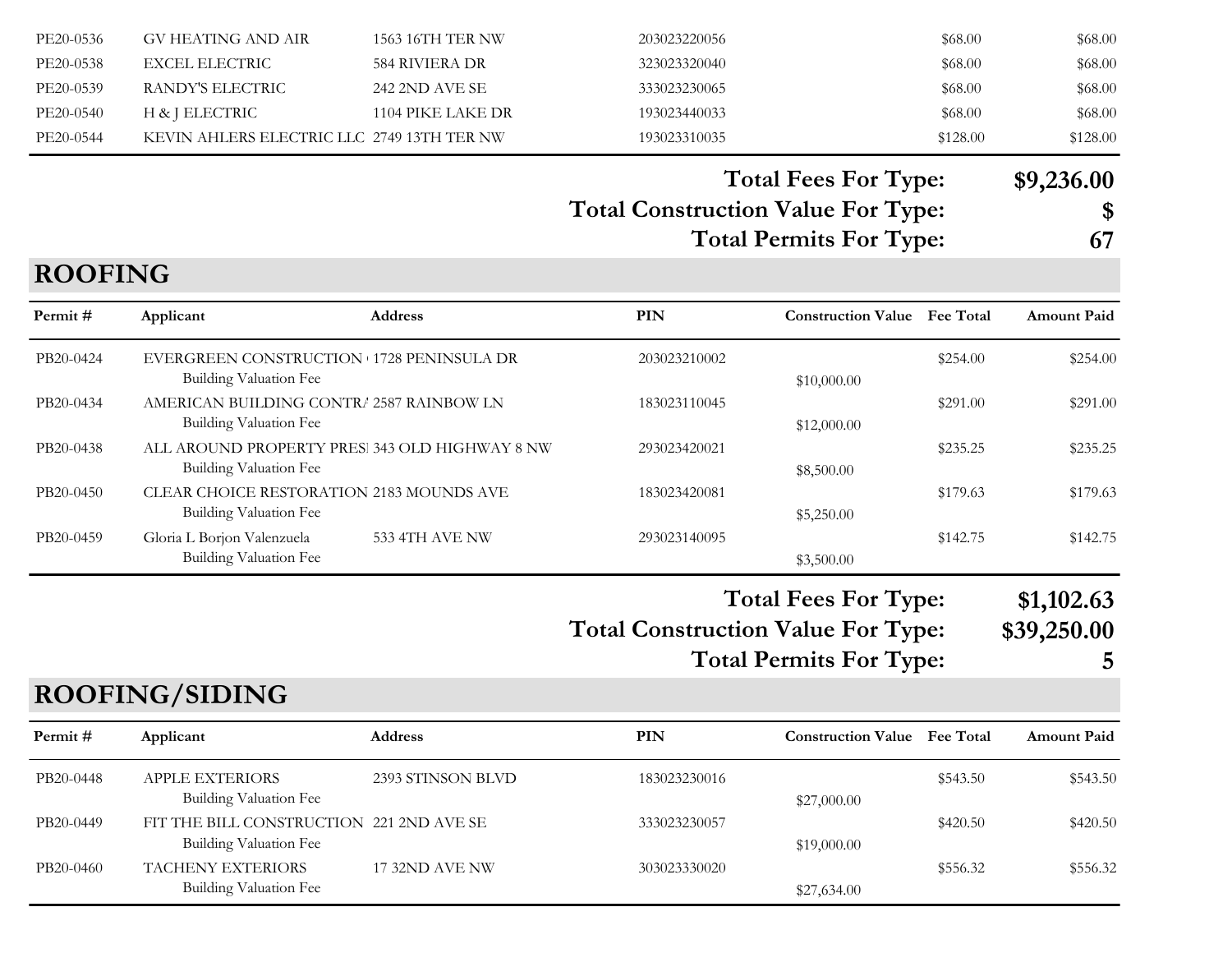#### **Total Construction Value For Type: \$73,634.00 Total Fees For Type: \$1,520.32 Total Permits For Type: 3**

# **SAINT ANTHONY**

| Permit#    | Applicant                                 | <b>Address</b>  | <b>PIN</b>                                | <b>Construction Value Fee Total</b>                           |         | Amount Paid       |
|------------|-------------------------------------------|-----------------|-------------------------------------------|---------------------------------------------------------------|---------|-------------------|
| PSA20-0097 | <b>CITY OF NEW BRIGHTON</b>               | SA REVIEWS 2020 | 9999999999999                             |                                                               | \$0.00  | \$0.00            |
| PSA20-0098 | <b>CITY OF NEW BRIGHTON</b>               | SA REVIEWS 2020 | 9999999999999                             |                                                               | \$0.00  | \$0.00            |
| PSA20-0099 | <b>CITY OF NEW BRIGHTON</b>               | SA REVIEWS 2020 | 9999999999999                             |                                                               | \$0.00  | \$0.00            |
| PSA20-0100 | <b>CITY OF NEW BRIGHTON</b>               | SA REVIEWS 2020 | 9999999999999                             |                                                               | \$0.00  | \$0.00            |
| PSA20-0101 | <b>CITY OF NEW BRIGHTON</b>               | SA REVIEWS 2020 | 9999999999999                             |                                                               | \$0.00  | \$0.00            |
| PSA20-0102 | <b>CITY OF NEW BRIGHTON</b>               | SA REVIEWS 2020 | 9999999999999                             |                                                               | \$0.00  | \$0.00            |
| PSA20-0103 | <b>CITY OF NEW BRIGHTON</b>               | SA REVIEWS 2020 | 9999999999999                             |                                                               | \$0.00  | \$0.00            |
| PSA20-0104 | <b>CITY OF NEW BRIGHTON</b>               | SA REVIEWS 2020 | 9999999999999                             |                                                               | \$0.00  | \$0.00            |
| PSA20-0105 | <b>CITY OF NEW BRIGHTON</b>               | SA REVIEWS 2020 | 9999999999999                             |                                                               | \$0.00  | \$0.00            |
|            |                                           |                 | <b>Total Construction Value For Type:</b> | <b>Total Fees For Type:</b><br><b>Total Permits For Type:</b> |         | \$0.00<br>\$<br>9 |
|            | <b>SEWER &amp; WATER</b>                  |                 |                                           |                                                               |         |                   |
| Permit#    | Applicant                                 | <b>Address</b>  | <b>PIN</b>                                | <b>Construction Value Fee Total</b>                           |         | Amount Paid       |
| PSW20-0055 | NOAH ACQUISITIONS LLC                     | 703 REDWOOD LN  | 303023210007                              |                                                               | \$93.00 | \$93.00           |
| PSW20-0056 | BONFE'S PLUMBING, HEATING 127 15TH AVE NW |                 | 293023330037                              |                                                               | \$93.00 | \$93.00           |
| PSW20-0057 | T&T DIRTWORKS                             | 2082 CEDAR DR   | 183023120066                              |                                                               | \$17.00 | \$17.00           |

PSW20-0058 TWIN CITIES SEWER & WATER 1589 26TH AVE NW 193023240003 \$93.00 \$93.00 \$93.00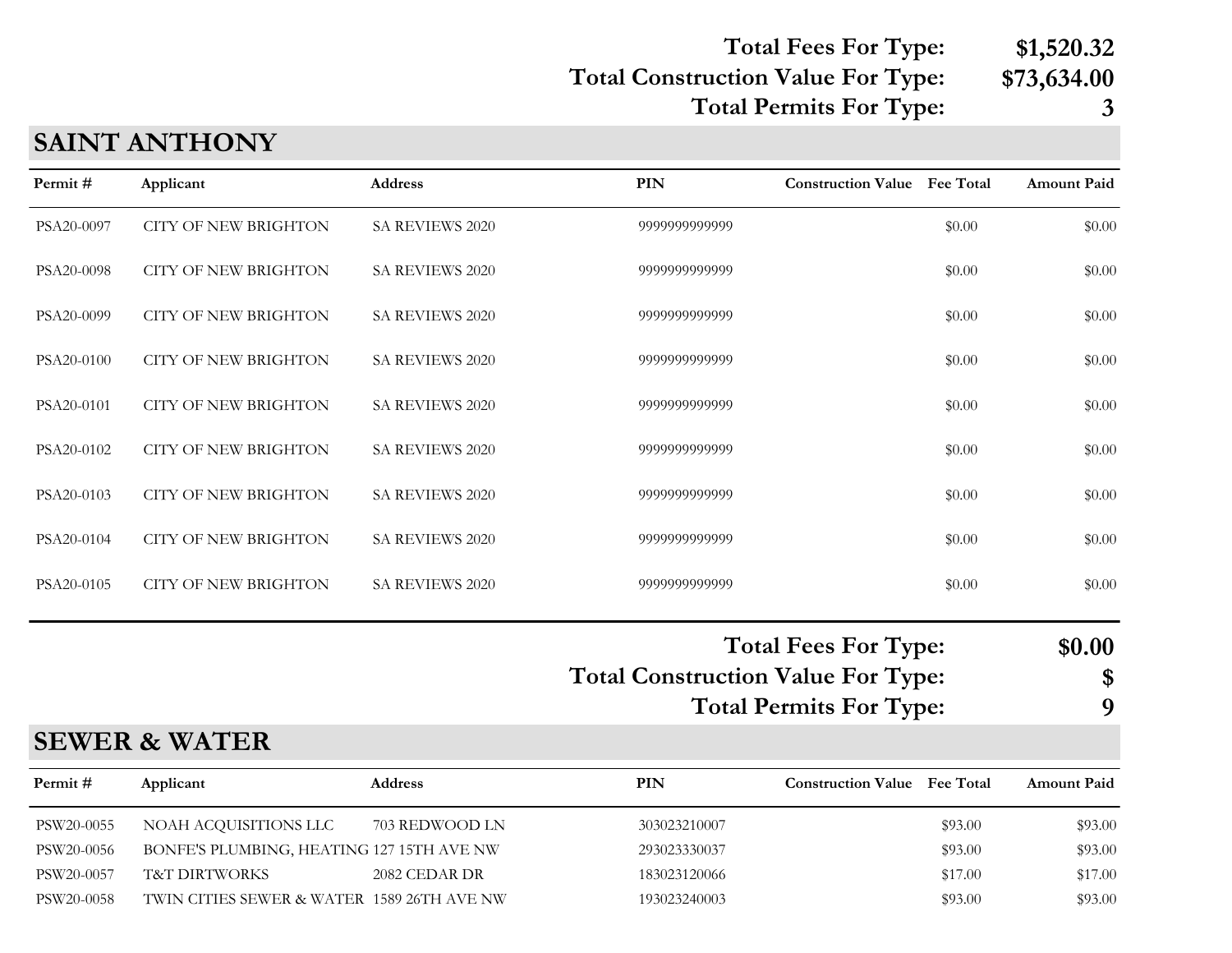|               |                                                        |                       | <b>Total Construction Value For Type:</b> | <b>Total Fees For Type:</b><br><b>Total Permits For Type:</b> |          | \$118.00<br>\$            |
|---------------|--------------------------------------------------------|-----------------------|-------------------------------------------|---------------------------------------------------------------|----------|---------------------------|
| PBR20-0257    | <b>SOLCIUS LLC</b>                                     | 1711 LONGVIEW DR      | 183023140049                              |                                                               | \$118.00 | \$118.00                  |
| Permit#       | Applicant                                              | <b>Address</b>        | PIN                                       | <b>Construction Value</b> Fee Total                           |          | <b>Amount Paid</b>        |
| <b>SOLAR</b>  |                                                        |                       |                                           |                                                               |          |                           |
|               |                                                        |                       |                                           | <b>Total Permits For Type:</b>                                |          | 4                         |
|               |                                                        |                       | <b>Total Construction Value For Type:</b> | <b>Total Fees For Type:</b>                                   |          | \$1,422.03<br>\$65,068.00 |
|               |                                                        |                       |                                           |                                                               |          |                           |
| PB20-0447     | MINNESOTA RUSCO INC<br><b>Building Valuation Fee</b>   | 2351 17TH AVE NW      | 183023140013                              | \$35,568.00                                                   | \$660.28 | \$660.28                  |
| PB20-0443     | TRINITY EXTERIORS<br><b>Building Valuation Fee</b>     | 1104 PIKE LAKE DR     | 193023440033                              | \$3,500.00                                                    | \$142.75 | \$142.75                  |
|               | <b>Building Valuation Fee</b>                          |                       |                                           | \$12,000.00                                                   |          |                           |
| PB20-0423     | <b>Building Valuation Fee</b><br>PETER ANDERSON FABIAN | 2665 15TH ST NW       | 193023240067                              | \$14,000.00                                                   | \$291.00 | \$291.00                  |
| PB20-0422     | EXTERIOR ENHANCEMENTS II 348 1ST AVE SE                |                       | 333023230105                              |                                                               | \$328.00 | \$328.00                  |
| Permit#       | Applicant                                              | <b>Address</b>        | PIN                                       | <b>Construction Value</b> Fee Total                           |          | <b>Amount Paid</b>        |
| <b>SIDING</b> |                                                        |                       |                                           |                                                               |          |                           |
|               |                                                        |                       |                                           | <b>Total Permits For Type:</b>                                |          | 10                        |
|               |                                                        |                       | <b>Total Construction Value For Type:</b> |                                                               |          | \$                        |
|               |                                                        |                       |                                           | <b>Total Fees For Type:</b>                                   |          | \$398.00                  |
| PSW20-0064    | <b>GROUND TECH</b>                                     | <b>653 VILLAGE DR</b> | 293023130213                              |                                                               | \$17.00  | \$17.00                   |
| PSW20-0063    | <b>GROUND TECH</b>                                     | <b>645 VILLAGE DR</b> | 293023130215                              |                                                               | \$17.00  | \$17.00                   |
| PSW20-0062    | <b>GROUND TECH</b>                                     | <b>661 VILLAGE DR</b> | 293023130211                              |                                                               | \$17.00  | \$17.00                   |
| PSW20-0061    | <b>GROUND TECH</b>                                     | <b>649 VILLAGE DR</b> | 293023130214                              |                                                               | \$17.00  | \$17.00                   |
| PSW20-0060    | <b>GROUND TECH</b>                                     | <b>657 VILLAGE DR</b> | 293023130212                              |                                                               | \$17.00  | \$17.00                   |
| PSW20-0059    | <b>GROUND TECH</b>                                     | <b>665 VILLAGE DR</b> | 293023130210                              |                                                               | \$17.00  | \$17.00                   |

# **WATER HEATER**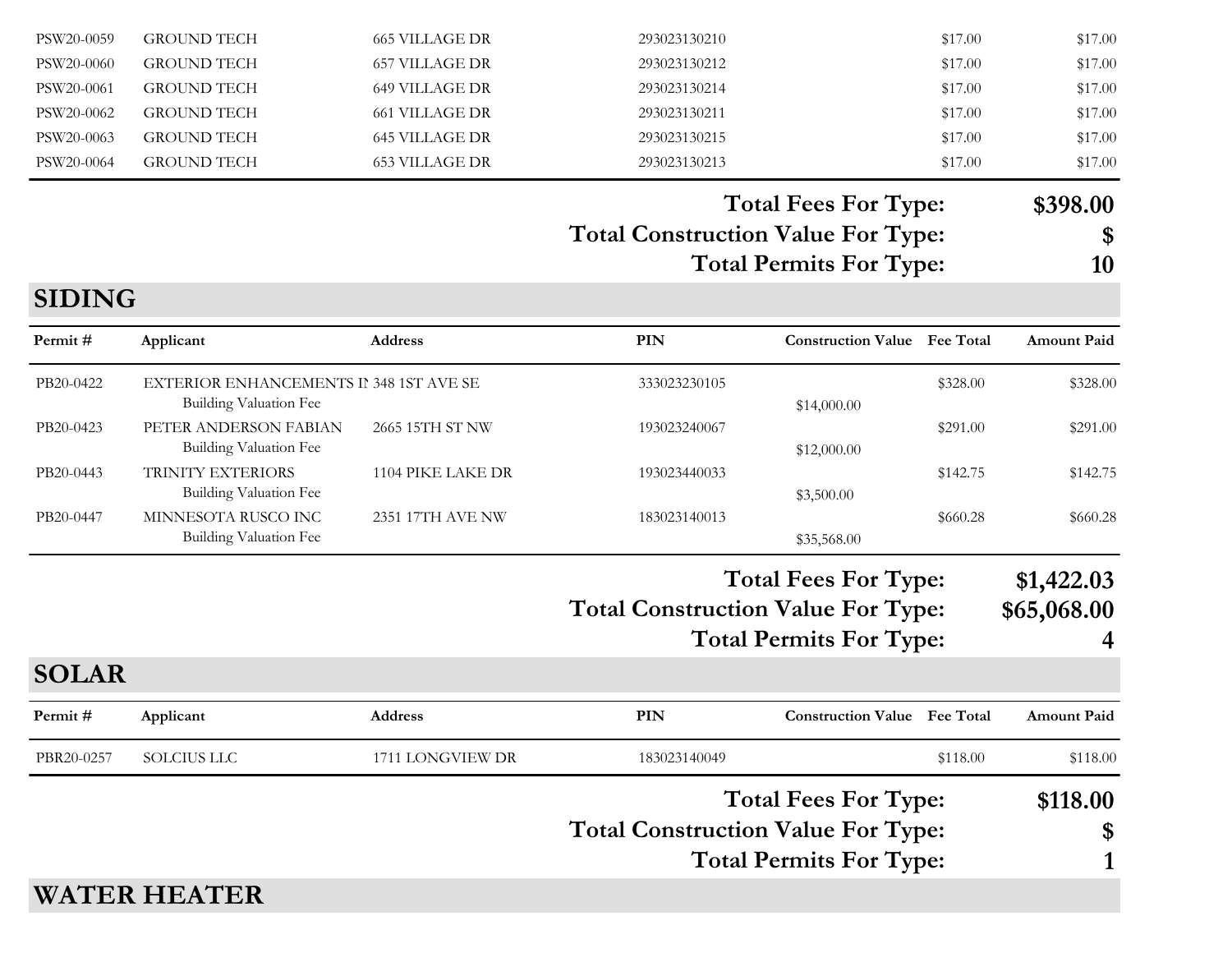| Permit#   | Applicant                                                        | Address               | <b>PIN</b>                                | <b>Construction Value</b> Fee Total |          | <b>Amount Paid</b> |
|-----------|------------------------------------------------------------------|-----------------------|-------------------------------------------|-------------------------------------|----------|--------------------|
| PP20-0303 | PRONTO HEATING AND AIR                                           | 2868 LAKE DIANE CT    | 183023340052                              |                                     | \$70.50  | \$70.50            |
| PP20-0305 | <b>CHAMPION PLUMBING</b>                                         | 1960 18TH ST NW       | 183023440065                              |                                     | \$70.50  | \$70.50            |
| PP20-0309 | SEDGWICK HEATING & AC CO 3171 INNSBRUCK DR                       |                       | 193023320045                              |                                     | \$27.50  | \$27.50            |
| PP20-0311 | METRO HEATING & COOLING 1215 PECKS WOODS DR                      |                       | 193023330155                              |                                     | \$70.50  | \$70.50            |
| PP20-0314 | <b>CHAMPION PLUMBING</b>                                         | 3139 INNSBRUCK DR     | 193023320044                              |                                     | \$70.50  | \$70.50            |
| PP20-0315 | <b>CHAMPION PLUMBING</b>                                         | 1901 14TH ST NW       | 193023410046                              |                                     | \$70.50  | \$70.50            |
| PP20-0316 | METRO HEATING & COOLING 771 EMERALD DR                           |                       | 293023220014                              |                                     | \$70.50  | \$70.50            |
| PP20-0317 | TERRY OVERACKER PLUMBIN(1271 ROBIN LN                            |                       | 193023420012                              |                                     | \$70.50  | \$70.50            |
| PP20-0320 | BONFE'S PLUMBING, HEATING 1532 15TH ST NW                        |                       | 203023230052                              |                                     | \$70.50  | \$70.50            |
| PP20-0321 | HERO PLUMBING HEATING & 255 WINDSOR LN                           |                       | 313023130028                              |                                     | \$70.50  | \$70.50            |
| PP20-0322 | <b>ECOWATER</b>                                                  | 2083 PLEASANT VIEW DR | 183023320042                              |                                     | \$70.50  | \$70.50            |
| PP20-0324 | ERICKSON PLBG, HTG & COOL 1443 ROSEWOOD CT                       |                       | 203023230082                              |                                     | \$70.50  | \$70.50            |
|           |                                                                  |                       |                                           | <b>Total Fees For Type:</b>         |          | \$803.00           |
|           |                                                                  |                       | <b>Total Construction Value For Type:</b> |                                     |          | \$                 |
|           |                                                                  |                       |                                           | <b>Total Permits For Type:</b>      |          | 12                 |
|           |                                                                  |                       |                                           |                                     |          |                    |
|           | <b>WINDOWS/DOORS</b>                                             |                       |                                           |                                     |          |                    |
| Permit#   | Applicant                                                        | <b>Address</b>        | PIN                                       | <b>Construction Value</b> Fee Total |          | <b>Amount Paid</b> |
| PB20-0425 | PELLA NORTHLAND<br>Building Valuation Fee                        | 1784 CANYON LN        | 303023410096                              |                                     | \$457.10 | \$457.10           |
| PB20-0426 | NEW WINDOWS FOR AMERICA 804 TORCHWOOD CT                         |                       | 303023220043                              | \$20,206.00                         | \$383.44 | \$383.44           |
|           | <b>Building Valuation Fee</b>                                    |                       |                                           | \$16,884.00                         |          |                    |
| PB20-0427 | NEW WINDOWS FOR AMERICA 533 4TH AVE NW                           |                       |                                           |                                     |          |                    |
|           |                                                                  |                       |                                           |                                     |          |                    |
|           | <b>Building Valuation Fee</b>                                    |                       | 293023140095                              |                                     | \$290.50 | \$290.50           |
| PB20-0428 | PELLA NORTHLAND                                                  | 790 6TH AVE NW        | 293023120061                              | \$11,005.00                         | \$161.45 | \$161.45           |
|           | <b>Building Valuation Fee</b>                                    |                       |                                           | \$4,902.00                          |          |                    |
| PB20-0429 | NEW WINDOWS FOR AMERICA 2831 FOREST DALE RD                      |                       | 303023240041                              |                                     | \$198.18 | \$198.18           |
|           | Building Valuation Fee                                           |                       |                                           | \$6,355.00                          |          |                    |
| PB20-0430 | NEW WINDOWS FOR AMERICA 521 11TH AVE NW                          |                       | 293023240094                              |                                     | \$124.29 | \$124.29           |
|           | Building Valuation Fee                                           |                       |                                           | \$2,580.00                          |          |                    |
| PB20-0431 | NEW WINDOWS FOR AMERICA 154 WINDSOR LN                           |                       | 313023120033                              |                                     | \$142.52 | \$142.52           |
| PB20-0432 | Building Valuation Fee<br>NEW WINDOWS FOR AMERICA 107 WINDSOR LN |                       | 313023120055                              | \$3,041.00                          | \$179.61 | \$179.61           |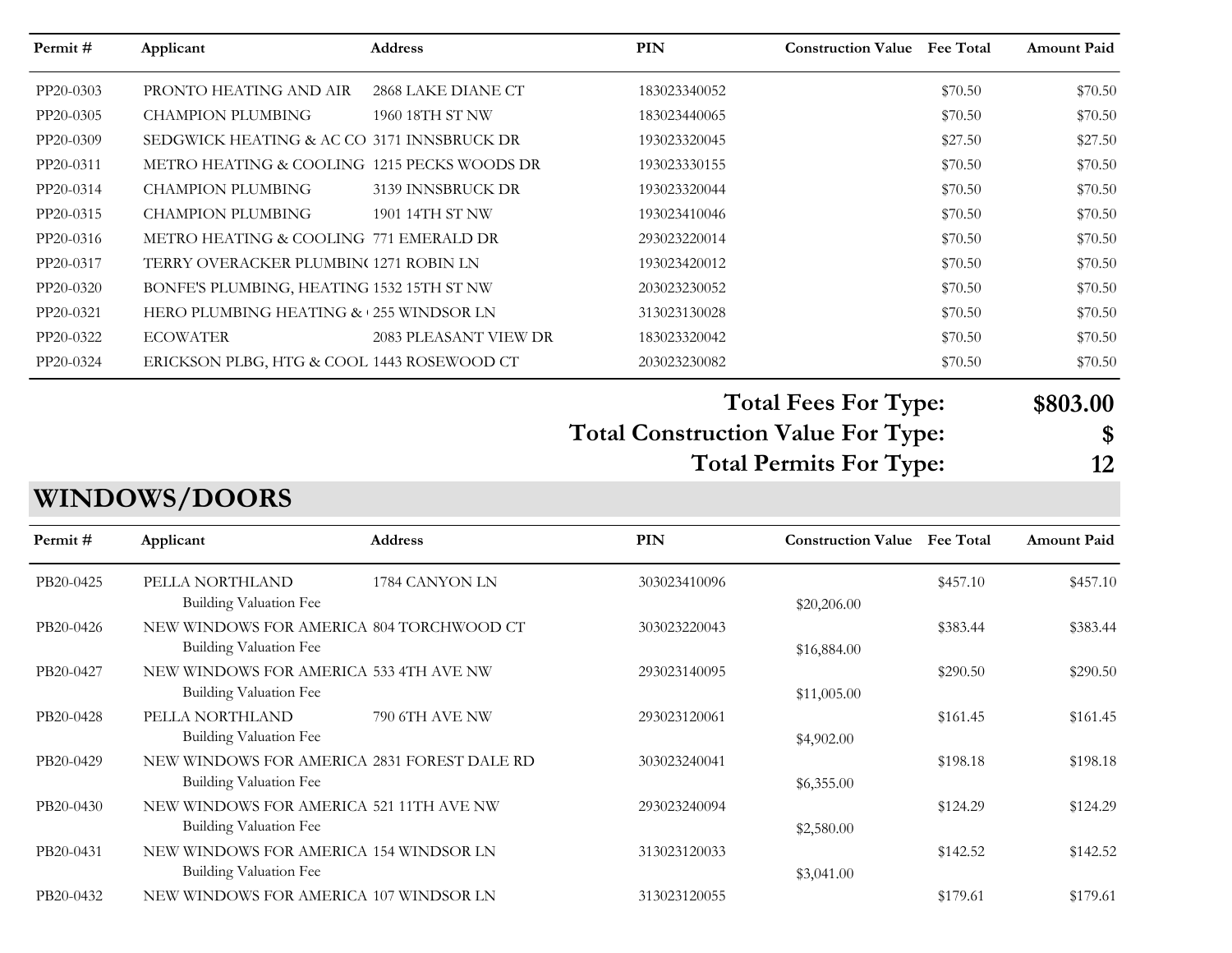|           | Building Valuation Fee                                                     |                        |              | \$5,210.00  |          |          |
|-----------|----------------------------------------------------------------------------|------------------------|--------------|-------------|----------|----------|
| PB20-0433 | PELLA NORTHLAND<br><b>Building Valuation Fee</b>                           | 770 TORCHWOOD DR       | 303023220014 | \$4,551.00  | \$161.28 | \$161.28 |
| PB20-0435 | <b>CREW2 INC</b><br>Building Valuation Fee                                 | 1899 20TH AVE NW       | 183023440055 | \$1,889.00  | \$105.94 | \$105.94 |
| PB20-0436 | WINDOW WORLD TWIN CITIES 2381 7TH ST NW<br><b>Building Valuation Fee</b>   |                        | 303023130017 | \$22,990.00 | \$494.50 | \$494.50 |
| PB20-0437 | <b>CREW2 INC</b><br>Building Valuation Fee                                 | 1172 HIGHVIEW DR       | 193023440056 | \$1,110.00  | \$105.56 | \$105.56 |
| PB20-0440 | RENEWAL BY ANDERSEN LLC 2233 INCA LN<br><b>Building Valuation Fee</b>      |                        | 303023420037 | \$14,856.00 | \$346.43 | \$346.43 |
| PB20-0441 | RENEWAL BY ANDERSEN LLC 1922 26TH AVE NW<br><b>Building Valuation Fee</b>  |                        | 183023340041 | \$34,134.00 | \$647.07 | \$647.07 |
| PB20-0442 | RENEWAL BY ANDERSEN LLC 1508 23RD AVE NW<br><b>Building Valuation Fee</b>  |                        | 193023130141 | \$38,335.00 | \$699.17 | \$699.17 |
| PB20-0444 | RENEWAL BY ANDERSEN LLC 1419 ROCKSTONE LN<br><b>Building Valuation Fee</b> |                        | 173023230029 | \$8,813.00  | \$235.41 | \$235.41 |
| PB20-0445 | HOME DEPOT USA INC<br><b>Building Valuation Fee</b>                        | 2042 5TH ST NW         | 303023130066 | \$8,688.00  | \$235.34 | \$235.34 |
| PB20-0446 | MINNESOTA RUSCO INC<br><b>Building Valuation Fee</b>                       | 216 CLEVELAND AVE SW   | 323023110006 | \$9,338.00  | \$253.67 | \$253.67 |
| PB20-0451 | [&] REMODELERS LLC<br><b>Building Valuation Fee</b>                        | 536 REDWOOD LN         | 303023240057 | \$4,100.00  | \$161.05 | \$161.05 |
| PB20-0453 | <b>BEDFORD STREET BUILDERS</b><br><b>Building Valuation Fee</b>            | 1265 BRIGHTON SQ       | 193023420169 | \$2,500.00  | \$124.25 | \$124.25 |
| PB20-0454 | <b>CREW2 INC</b><br>Building Valuation Fee                                 | 560 12TH AVE NW        | 293023230027 | \$2,178.00  | \$124.09 | \$124.09 |
| PB20-0455 | WALTER HODYNSKY<br><b>Building Valuation Fee</b>                           | 298 OLD HIGHWAY 8 NW   | 293023340103 | \$3,000.00  | \$124.50 | \$124.50 |
| PB20-0457 | HOFFMAN WEBER CONSTRUCT 2898 18TH ST NW<br><b>Building Valuation Fee</b>   |                        | 183023340032 | \$5,965.00  | \$179.98 | \$179.98 |
| PB20-0458 | PELLA NORTHLAND<br><b>Building Valuation Fee</b>                           | 300 WEXFORD HEIGHTS DR | 303023340022 | \$9,000.00  | \$235.50 | \$235.50 |

**Total Fees For Type: \$6,170.83**

**Total Construction Value For Type: \$241,630.00 Total Permits For Type: 24**